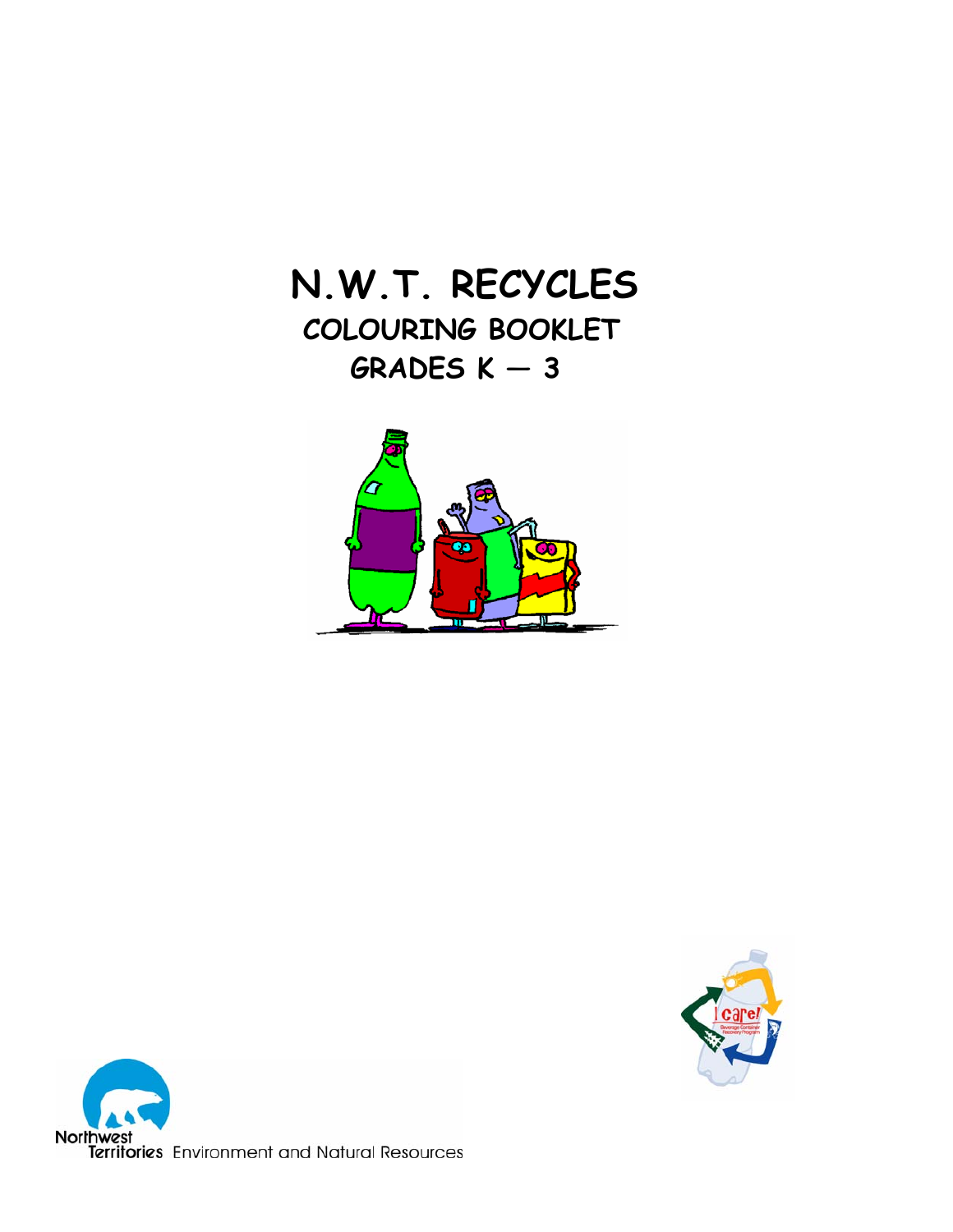

Did you know that you can recycle drink containers in the N.W.T.? That means all pop cans, juice bottles, pop bottles, juice boxes and pouches can be returned for a refund. 1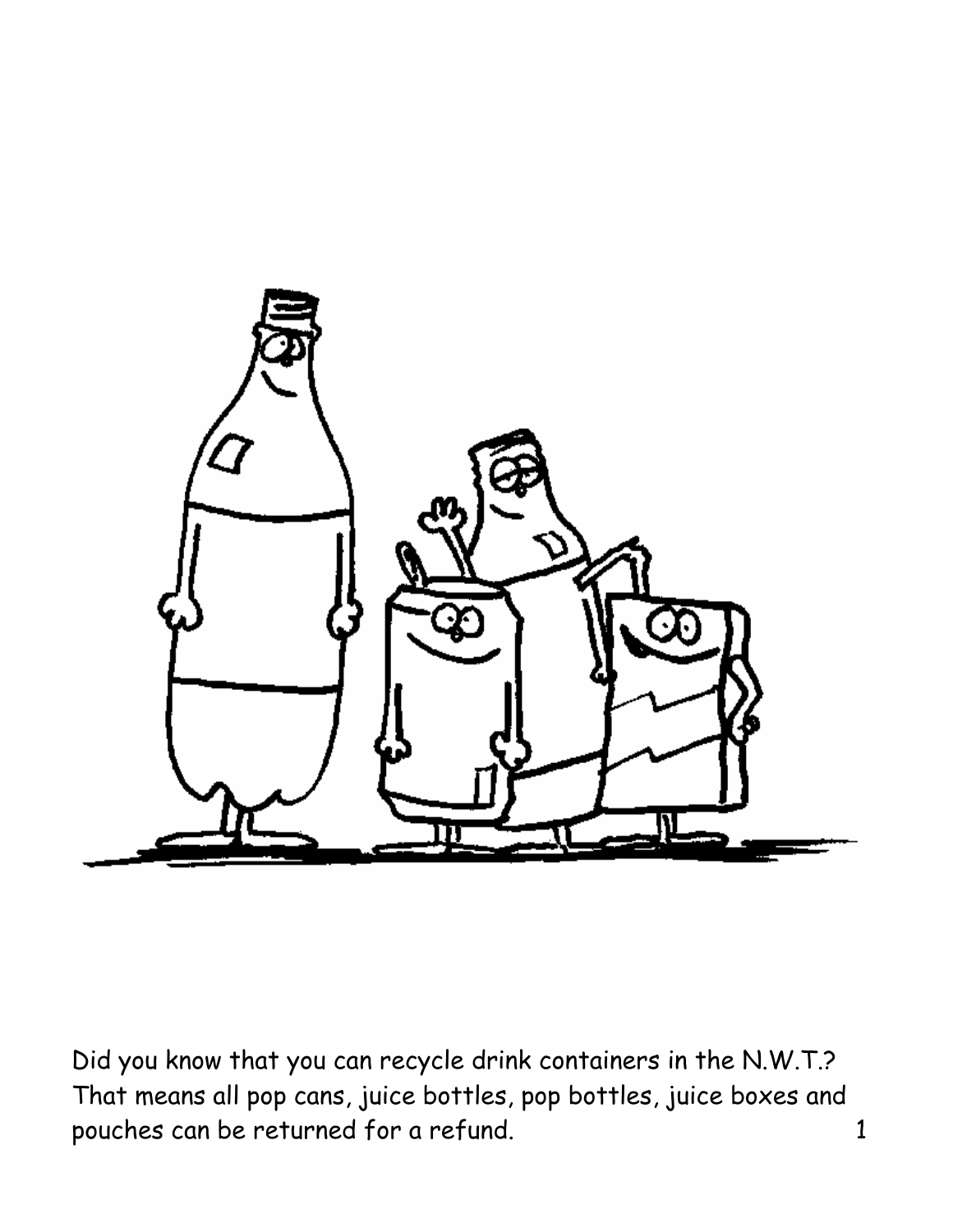

When you forget to recycle, drink containers end up at your local landfill or as litter in your community. 2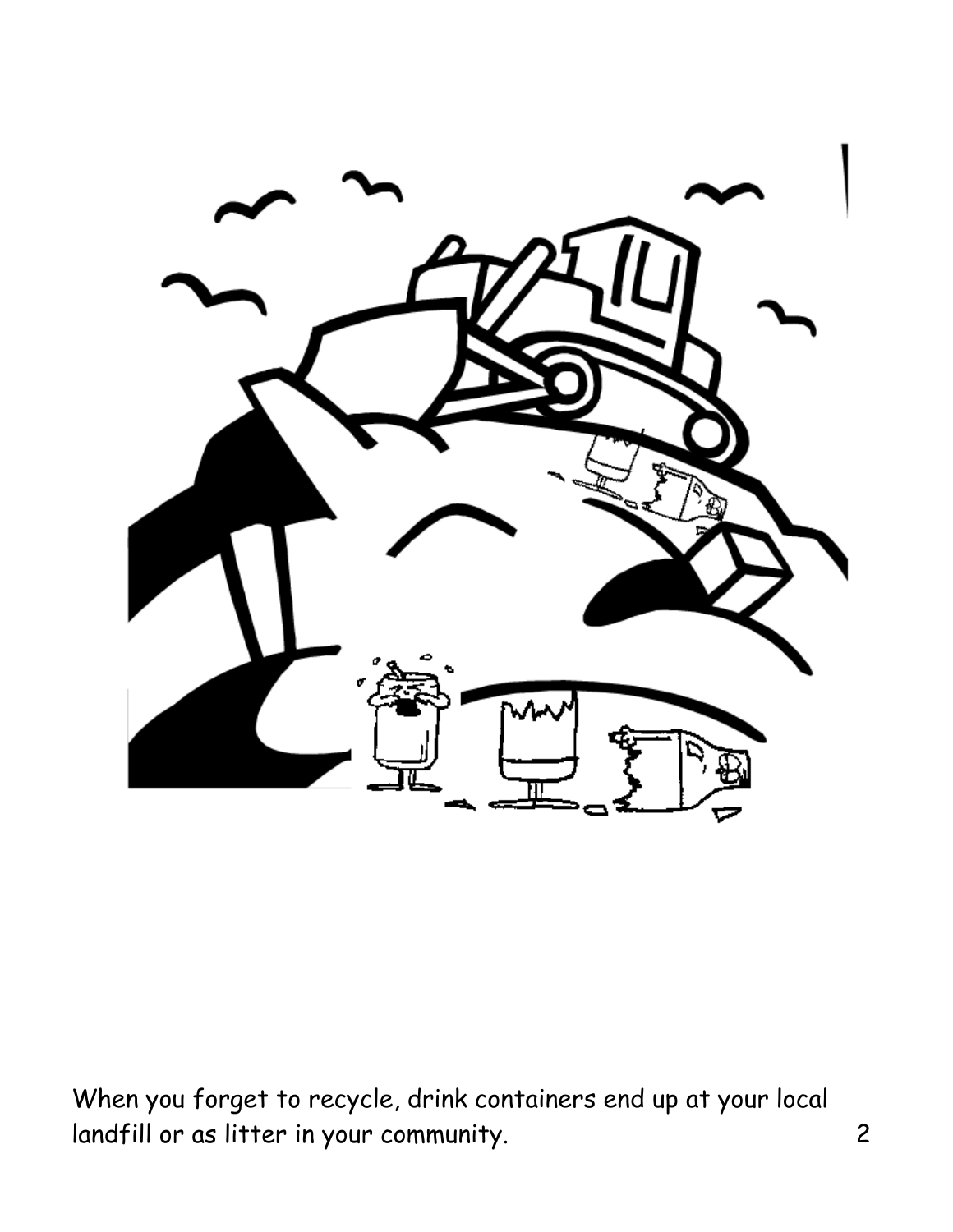In the recycle bin below draw 4 things you can recycle at school or at home.



By recycling you are helping to save energy. Recycling means we use less trees, oil and metal to make things. This helps protect the environment, plants and animals. 3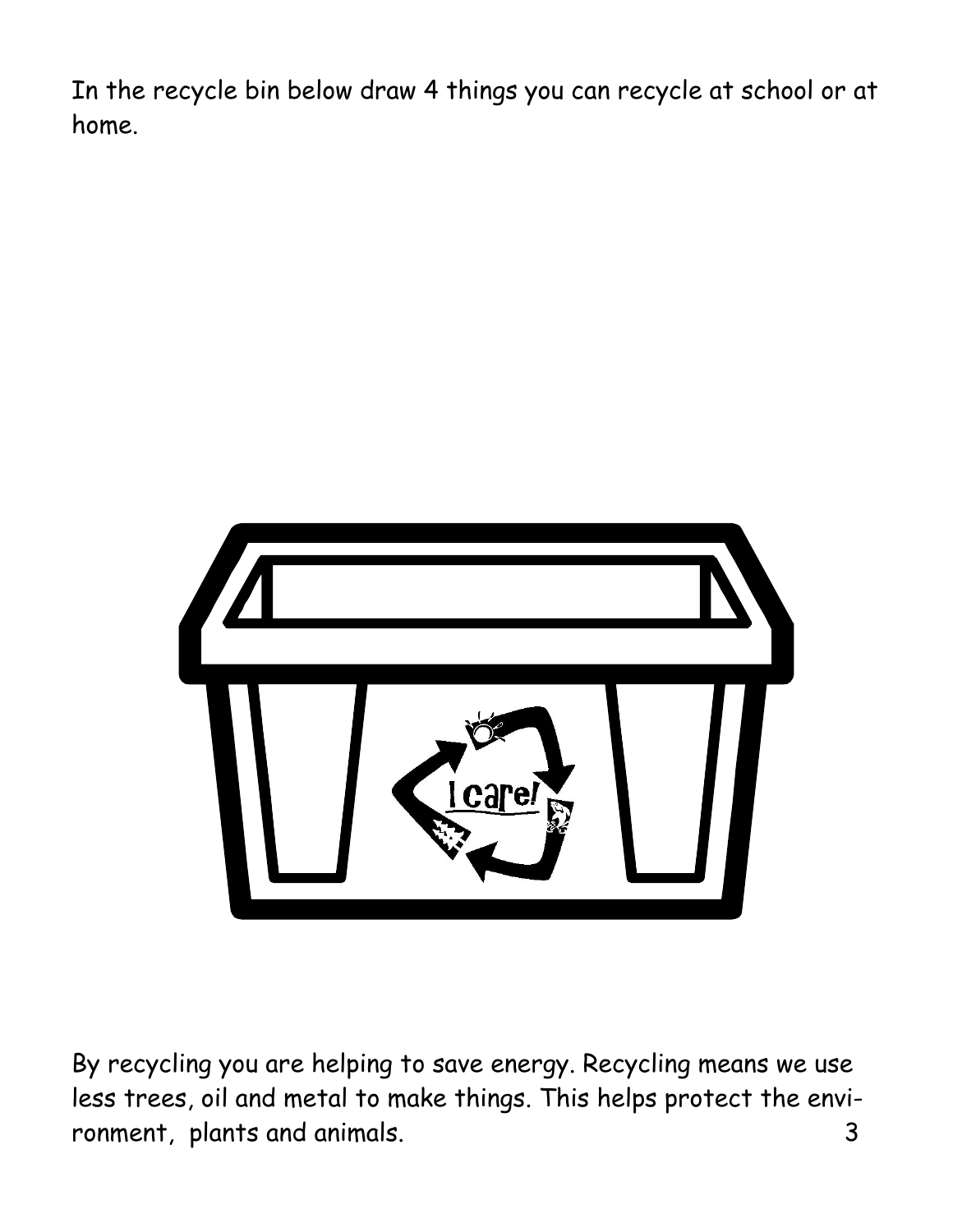

Glass bottles are made from melted sand. They will not rot like an apple core or rust like metal. Glass bottles could be taking up space in your local landfill for 1,000,000 years! Can you think of a way you could reuse a glass bottle? Draw a picture of your idea in the bubble. 4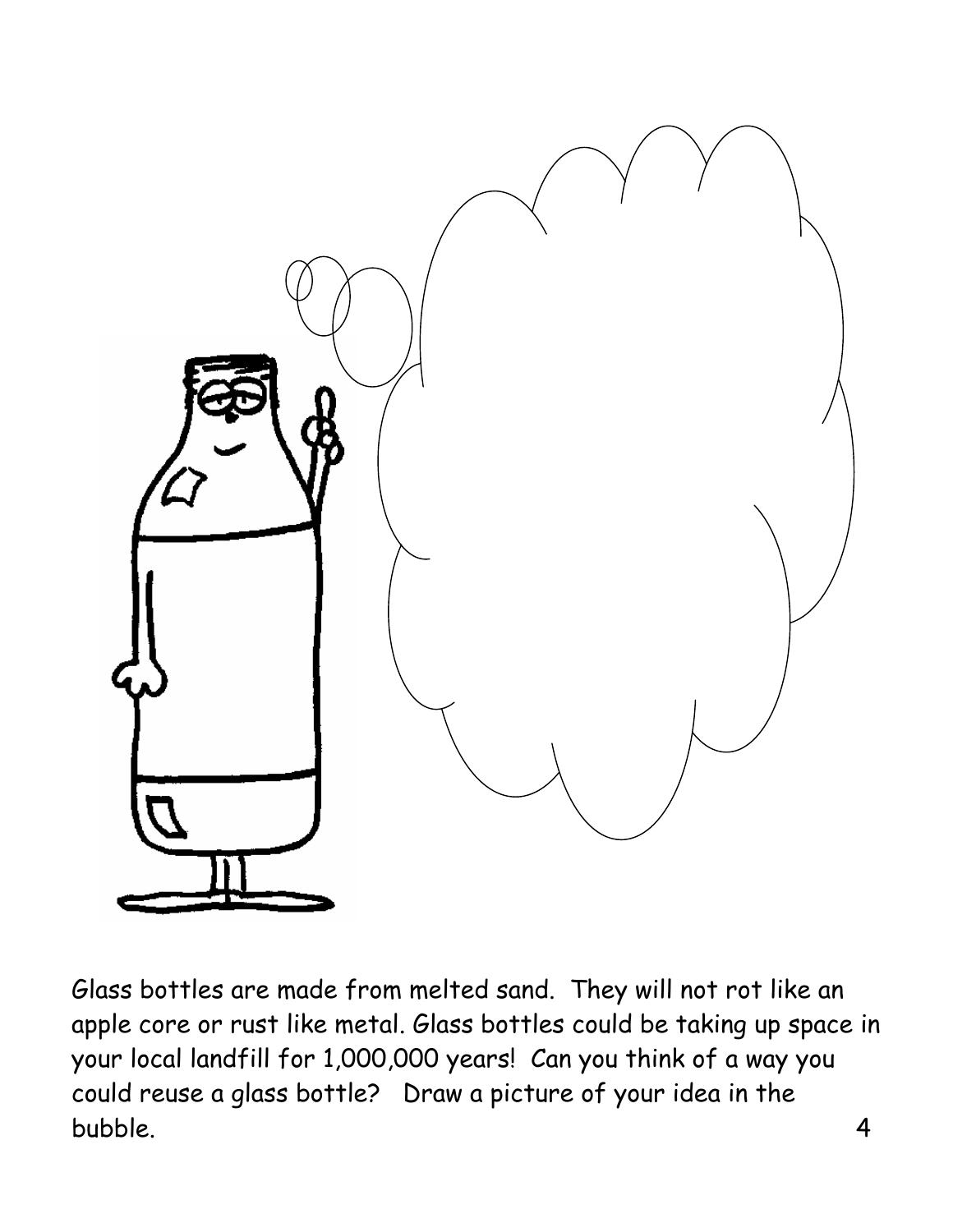Draw five things that a juice box can be made into if it is recycled.



A juice box is made from three things: paper, aluminum foil and plastic. If a juice box is recycled it can be made into new things like paper napkins, writing paper, cardboard, coat hangers, plastic flower pots and even bird feeders. 5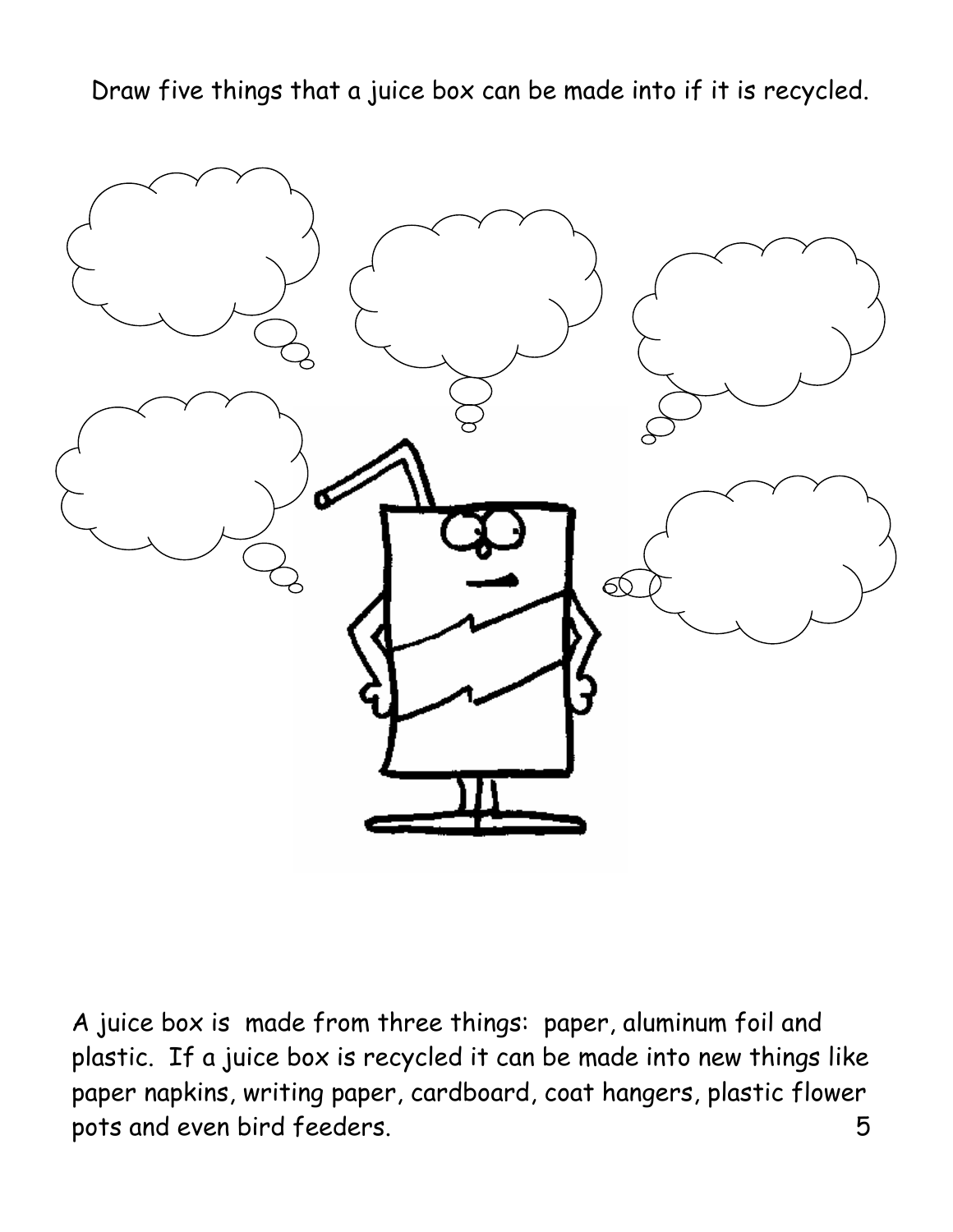Draw your own label for a new brand of pop or juice on this recycled can.



Drink cans are made from a metal called aluminum. It takes a huge amount of energy to get aluminum out of the ground and make it into a can. It takes a lot less energy to make a new can from an old one. 6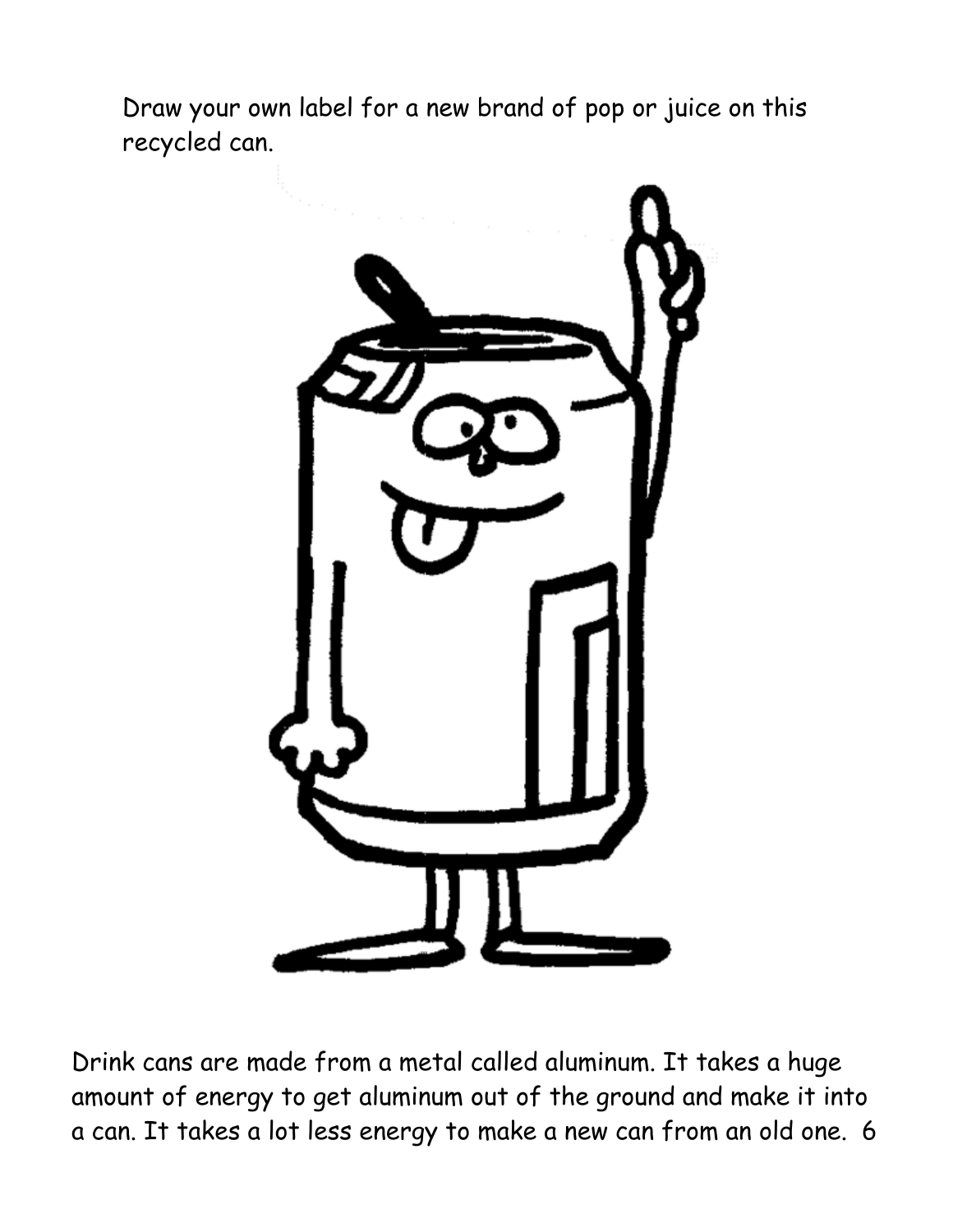In the bubbles draw three things that can be made from this recycled plastic bottle. Which one would be the bottle's favourite?



A recycled plastic bottle can be made into clothes, lunch bags, stuffed toys, sleeping bags, plastic pails and many more things. Imagine, the t-shirt you are wearing could be the plastic bottle you recycled last year! 7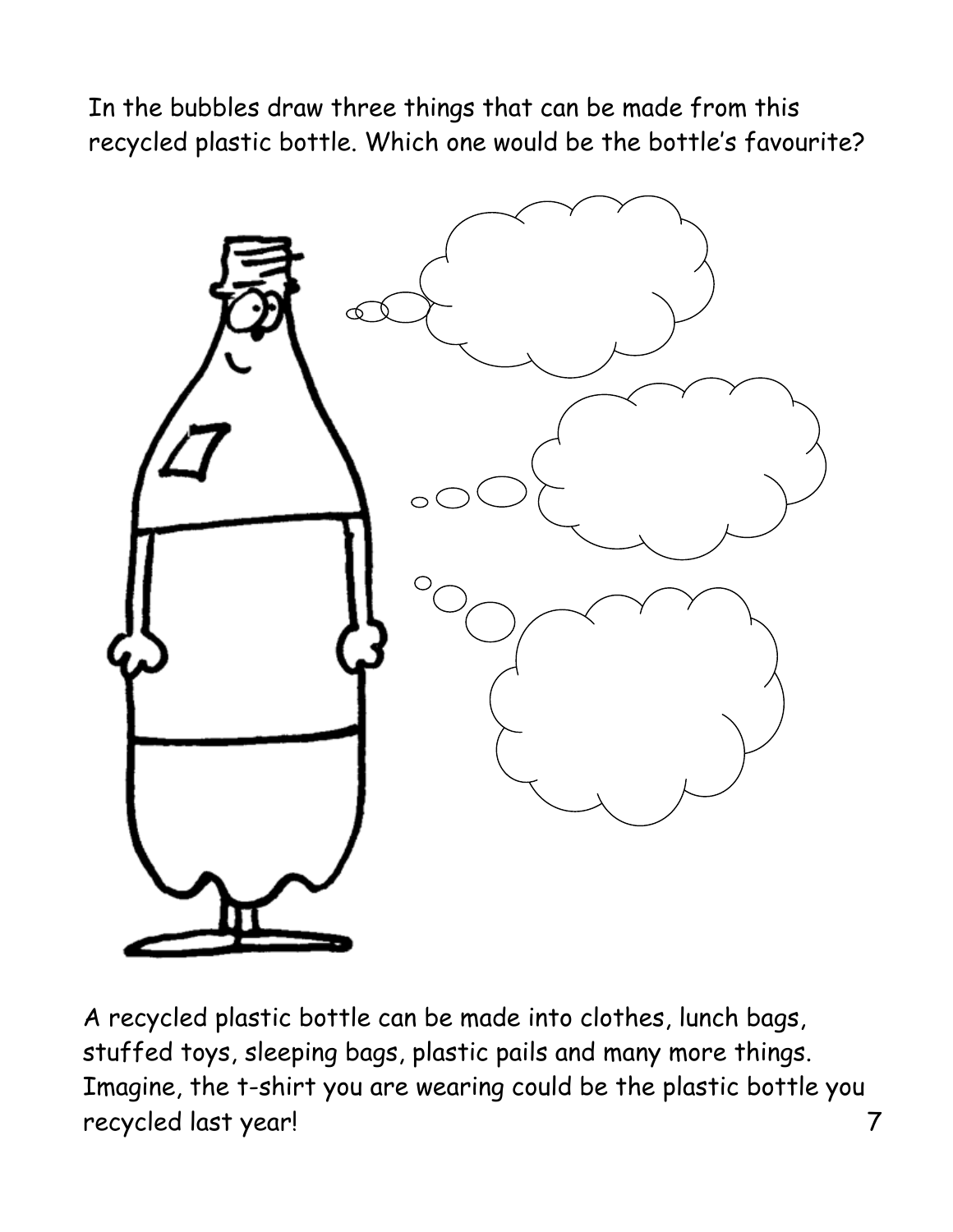

Remember drink containers can now be recycled in the Northwest Territories. Put all used pop, juice and water containers in the recycling bin at school or at home. You can get a refund when you return them to a recycling depot. 8